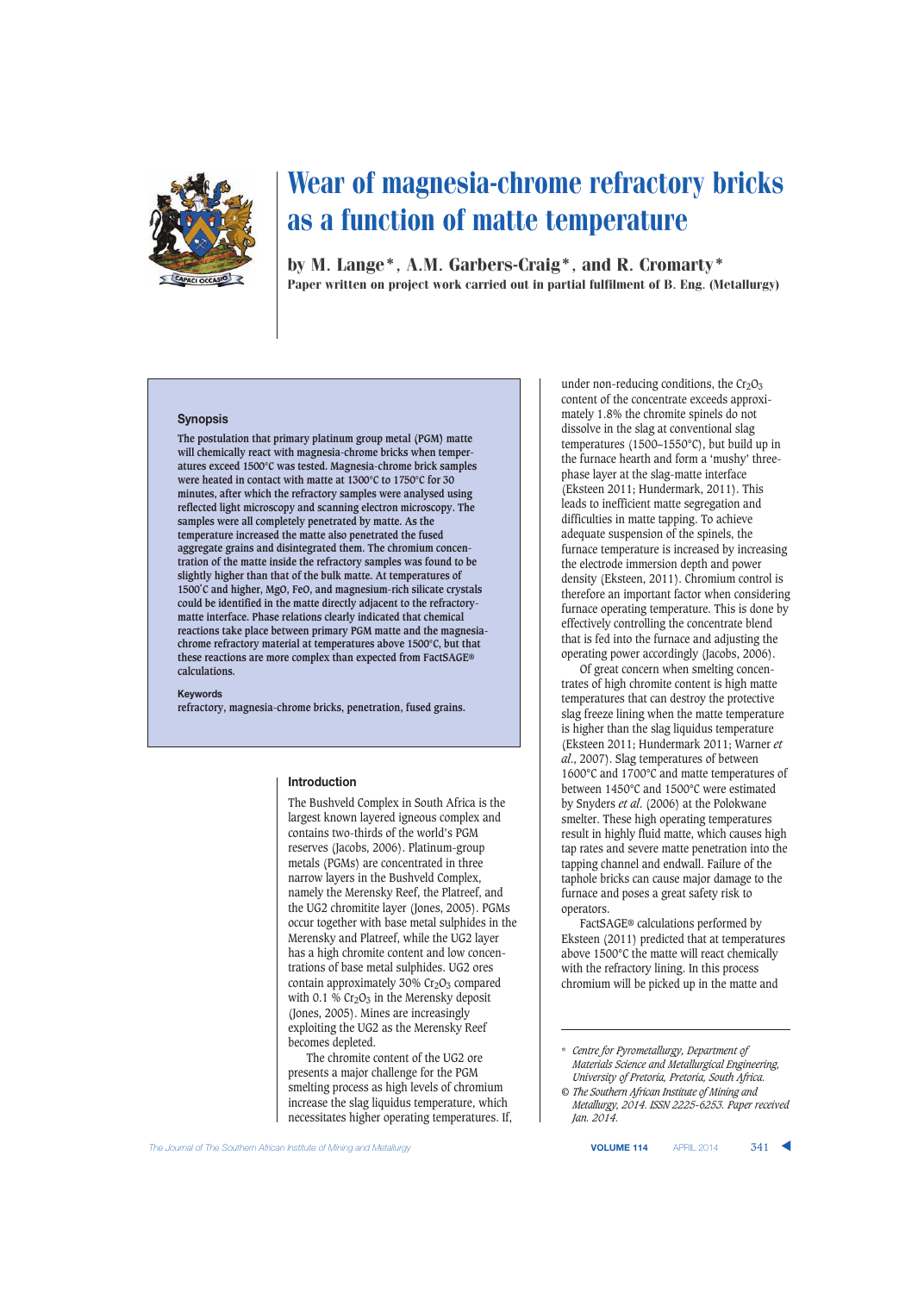oxygen will be transferred from the refractory to the matte according to reactions [1] and [2]:

$$
(FeCr2O4)refractory + 2[S]mate + 3[Fe]mate = [1]
$$
  
2[CrS]<sub>mate</sub> + 4[FeO]<sub>mate</sub>

With Δ*G*° = -8.478 kJ/mol at *T*=1500°C (Δ*G*° < 0, when  $T > 1450$ °C)

$$
(MgCr_2O_4)_{refractory} + 2[S]_{mate} + 3[Fe]_{mate} = [2]
$$
  
2[CrS]\_{mate} + 3[FeO]\_{mate} + (MgO)\_{refractory}

With Δ*G*° = +11.03 kJ/mol at *T*=1500°C (Δ*G*° < 0, when  $T > 1650$ °C)

Eksteen (2011) concluded that the combination of high temperatures and sulphidation reactions would cause disintegration of the brick due to the destruction of its spinel bonding phase.

This project subsequently investigated whether chemical interaction between magnesia-chrome bricks and primary PGM matte takes place at temperatures above 1500°C, as predicted by Eksteen (2011).

## **Materials**

Vereeniging Refractories supplied samples of reconstituted fused-grain magnesia-chrome refractory bricks, while furnace matte and slag samples were obtained from the Anglo Platinum Waterval Smelter. According to the supplier's specifications, the brick had a chemical composition of 57.4% MgO, 21.3% Cr<sub>2</sub>O<sub>3</sub>, 11.2% Fe<sub>2</sub>O<sub>3</sub>, 7.8% Al<sub>2</sub>O<sub>3</sub>, 1.5% SiO<sub>2</sub>, and 0.8% CaO, and an apparent porosity of 16%. The matte was analysed using powder X-ray diffraction (XRD), scanning electron microscopy–energy dispersive X-ray spectroscopy (SEM-EDS), inductively coupled plasma optical emission spectrometry (ICP-OES), and sulphur analysis (Leco-S). The matte sample consisted mainly of nickel, copper, and iron sulphides, and contained 39% Fe, 15% Ni, 11% Cu, 34%S, 0.61% Cr, and 1% SiO2.

#### **Experimental**

Laboratory-scale experiments were performed in an induction furnace consisting of a graphite susceptor in an insulated, gas-tight, chamber. The furnace was purged with argon to prevent oxidation of the graphite susceptor. Power was supplied by an Ambrell Ekoheat 15/100 radio frequency power supply. Temperature was controlled by a Eurotherm 2416 temperature controller with a Type B thermocouple.

Two sample types were used to study matte–refractory interactions:

➤ The first design consisted of crucibles and lids made from the supplied magnesia-chrome brick. Matte and slag were placed into a cavity drilled into a core cut from the refractory brick (Figure 1). It was intended to investigate the interaction between the matte and the refractory brick crucible. In this design the refractory crucible was in direct contact with the graphite susceptor

➤ In the second design, matte was contained in a closed alumina crucible. A cylindrical sample of refractory brick was inserted into the matte (Figure 1). There was a limited volume of refractory in contact with the matte, and the refractory sample and matte were isolated from the graphite susceptor.

The induction furnace was purged with technical-grade argon (99.9% Ar) for 30 minutes, after which it was heated to temperatures ranging from 1300°C to 1750ºC at 25°C/min. The samples were kept at temperature for 30 minutes. The furnace was cooled down at 25°C/min under argon. Experimental runs were randomized to improve statistical accuracy.

The cooled samples were visually inspected, measured, cut, and polished sections prepared. Samples were coldmounted in epoxy resin, ground, and finally polished to a 1 μm finish. The polished sections were examined using reflected light microscopy and scanning electron microscopy. SEM-EDS was used to evaluate the amount of matte penetration and the possible chemical interaction between the matte and refractory.

#### **Results and discussion**

# *Microstructure of unreacted magnesia-chrome refractory brick*

The as-supplied magnesia-chrome brick consisted of large magnesia grains (dark grey phase), which contained small amounts of iron and chrome in solid solution (Figure 2). Finely exsolved spinel crystals (light grey phase) were observed in the magnesia grains. The spinels on the grain boundaries had roughly the same composition as the spinels within the magnesia grains.

# *Design 1 – magnesia-chrome crucible containing matte and slag*

Design 1 (magnesia-chrome crucible, filled with matte and slag) was used for tests at 1300°C and 1500°C. This design, however, resulted in the refractory soaking up all the matte, leaving no matte in the crucible for analysis. The microstructure of the magnesia-chrome brick with soaked-up matte is shown in Figures 3 and 4.



**Figure 1—Crucible design 1 (left) and 2 (right)**

▲

342 APRIL 2014 **VOLUME 114** *The Journal of The Southern African Institute of Mining and Metallurgy*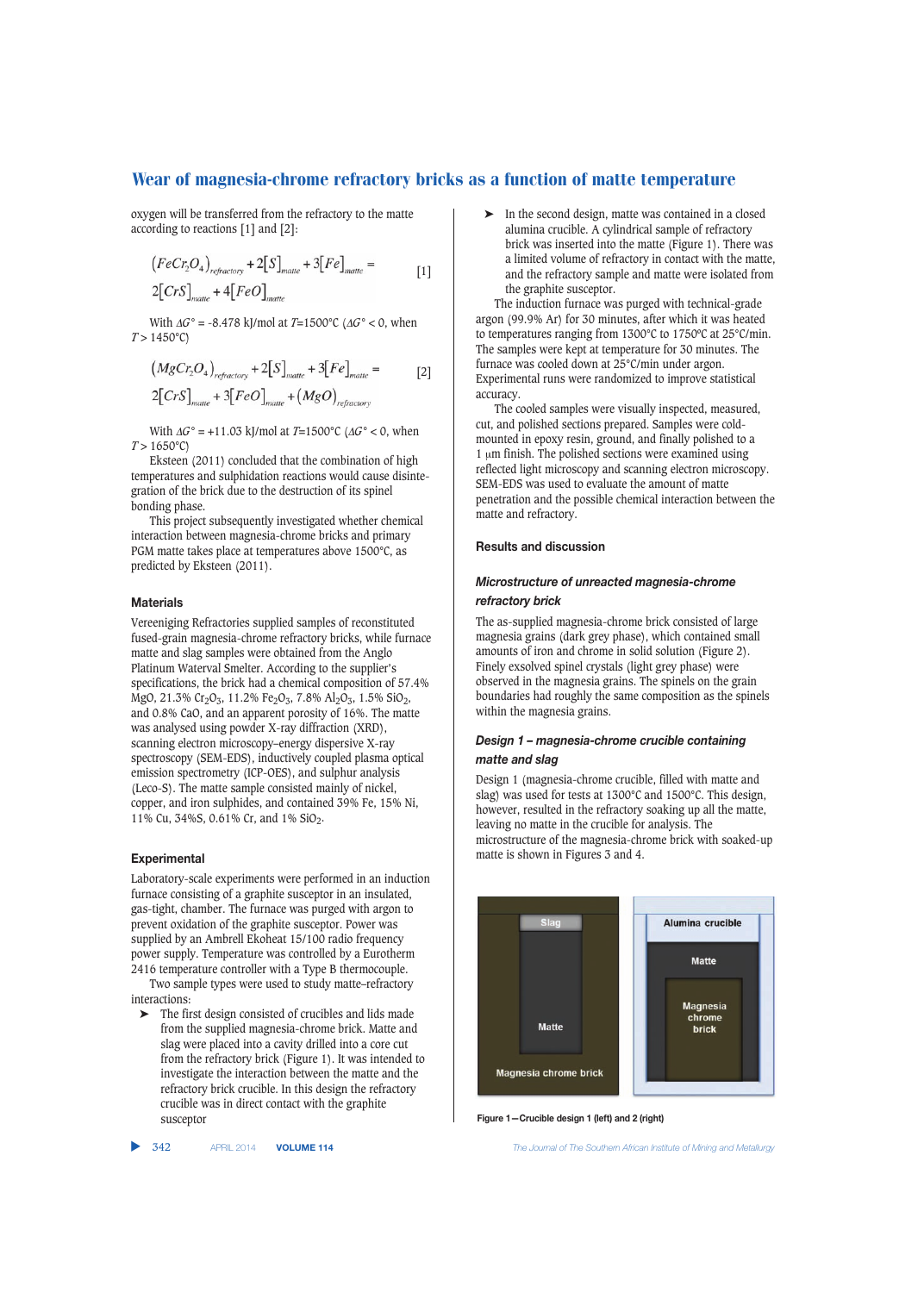

**Figure 2—Backscattered electron image of the microstructure of the as-received magnesia-chrome brick**



**Figure 3—Backscattered electron image of matte penetration (white phase) into the magnesia-chrome crucible at 1300°C**



**Figure 4—Backscattered electron image of matte penetration into the magnesia-chrome crucible at 1300°C (high magnification)**

The white phase is a penetrated Fe-rich sulphide phase, while the very light grey phase represents a Cu-Fe-Ni-based sulphide (Figure 4). The light grey phase in Figure 4 is the typical chromite spinel that is found in the refractory, with the dark grey phase surrounding it consisting of mainly

**The Journal of The Southern African Institute of Mining and Metallurgy <b>Victor Collection Contact APRIL 2014 343 VOLUME 114 APRIL 2014 343** 

magnesium oxide. The penetration that took place was minimal but uniform throughout the refractory. This experimental set-up presented numerous difficulties as there was no matte left for chemical analysis due to the complete penetration. This design also allowed the refractory to be in direct contact with the graphite susceptor of the induction furnace, thereby exposing it to a very reducing atmosphere. These reducing conditions resulted in the formation of an iron-nickel alloy within the refractory closest to the graphite susceptor.

It was subsequently decided to change the design to a set-up in which a small piece of refractory, surrounded with a large amount of matte, was placed in a large alumina crucible (Design 2). The crucible was closed with an alumina lid to limit the sulphur losses from the matte. No slag was used in this design as the slag tended to react with the alumina crucible. Alloy formation in the matte was not observed when Design 2 was used.

# *Design 2 – alumina crucible containing matte and refractory sample*

Observed matte-refractory interaction is discussed in terms of matte penetration into the open porosity, matte penetration into the fused aggregate grains, and matte-refractory interaction at the interface.

#### *Matte penetration into open porosity*

All the examined refractory samples from Design 2 were completely penetrated by matte, similar to samples from Design 1. A penetration profile could not be distinguished as the refractory samples had a 'wicking' effect on the surrounding matte. All the samples had roughly the same outward appearance (Figure 5).

The extent of penetration as a function of temperature can be seen in Figure 6. The porosity of the unreacted brick (A) became completely filled with matte as the refractory piece came in contact with the matte at the different temperatures. The large fused grains began disintegrating as the temperature was raised and finally the matte even penetrated into the fused grains themselves.

*Matte penetration into the fused aggregate grains*

Examination of the aggregate grains at higher magnifications gave important insight into the reactions taking place at



**Figure 5—Refractory sample tested at 1400˚C**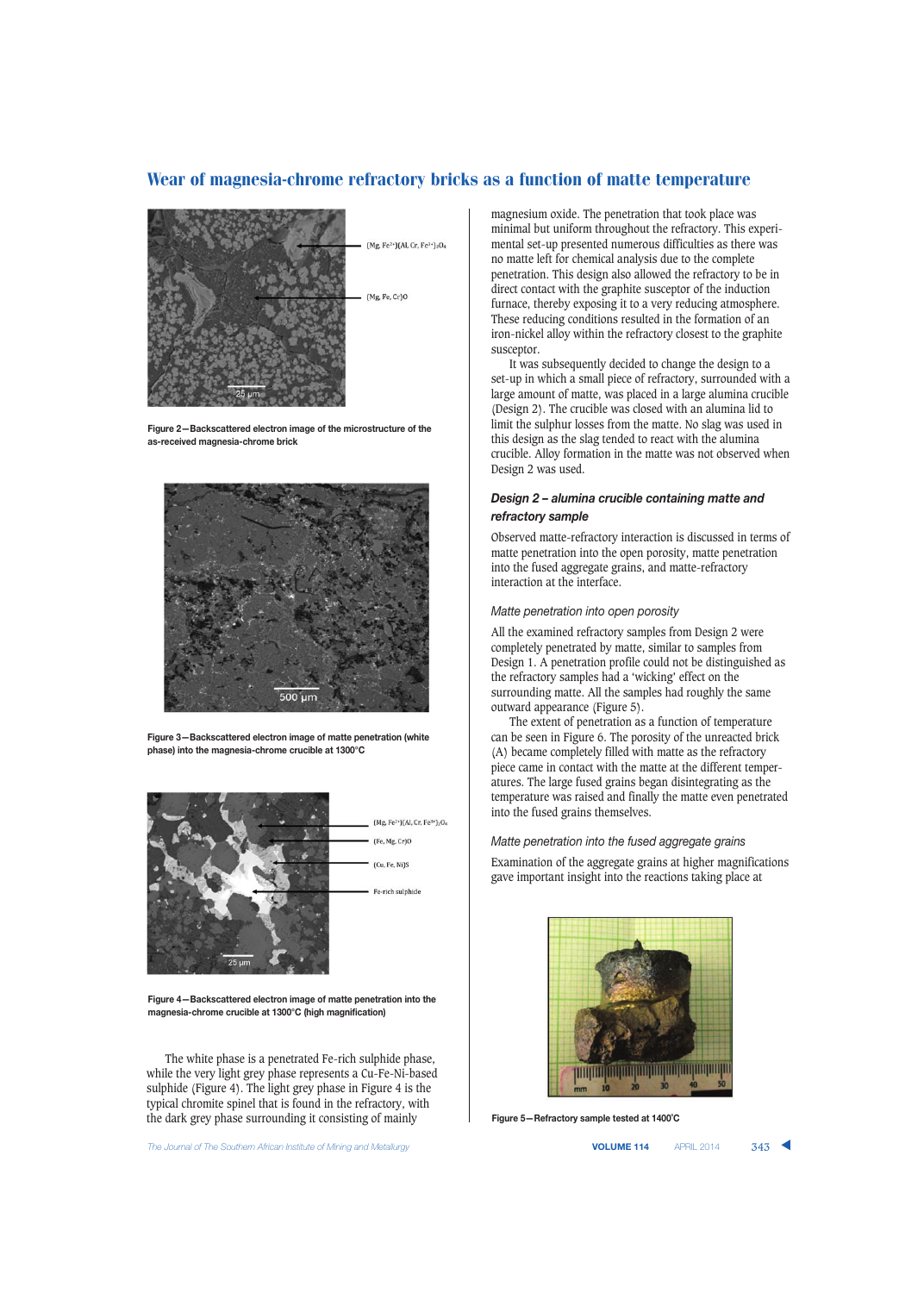

**Figure 6—Reflected light micrographs of matte penetration into the magnesia-chrome refractory as a function of temperature. A: Unreacted brick, B: 1300˚C, C: 1400˚C, D: 1500˚C, E: 1600˚C, F: 1700˚C)**

increasing temperatures. Except for penetration, the tests at 1300°C and 1400°C showed no clear signs of chemical interaction. It was only at temperatures of 1500°C and higher that signs of interaction were noticed. This agrees with FactSAGE® predictions.

At 1500°C and higher, spinels migrated out of the magnesia grains and collected on the grain boundaries. This left large areas of the magnesia grains exposed as they became depleted in spinels. Furthermore, matte started to penetrate into the fused grains and disintegrated them (Figure 7). EDS analysis of this penetrating matte indicated that it locally contained up to 0.7% Cr, compared to 0.3% Cr in the bulk matte.

Disintegration of the fused grains was more pronounced in the refractory samples that were reacted at 1600°C and 1700°C (Figures 8 and 9). The spinel crystals migrated out of the magnesia grains, while the matte completely disintegrated the large fused grains. At 1600°C the penetrating matte had a Cr content of 0.5% compared to 0.3% in the bulk matte, which is not a significant increase.

At 1750˚C (Figure 10) the penetrating matte contained 0.8% Cr compared with a bulk matte concentration of 0.3%. A sudden increase in porosity was also observed (Figure 10), together with a large amount of sulphur gas evolution during the experiment.

As the experimental temperature increased the spinel crystals increasingly migrated out of the magnesia grains and grouped together as the magnesia grains disintegrated. This destruction of the fused grains would make the bricks more vulnerable to the effects of thermal shock, as without the finely dispersed spinel crystals the bricks would be more susceptible to crack propagation.

#### ▲

## *Matte-refractory interaction at the refractory-matte Interface*

It was important to carry out a detailed analysis of the interface between the refractory and the surrounding matte, as this would indicate how the actual furnace lining would react when brought in contact with the superheated matte. Tests at 1300°C and 1400°C again resulted in matte penetration only.



**Figure 7—Backscattered electron image of the microstructure of the magnesia-chrome brick reacted at 1500˚C**



**Figure 8—Backscattered electron image of the microstructure of the magnesia-chrome brick reacted at 1600˚C**



**Figure 9—Backscattered electron image of the microstructure of the magnesia-chrome brick reacted at 1700˚C**

344 APRIL 2014 **VOLUME 114** *The Journal of The Southern African Institute of Mining and Metallurgy*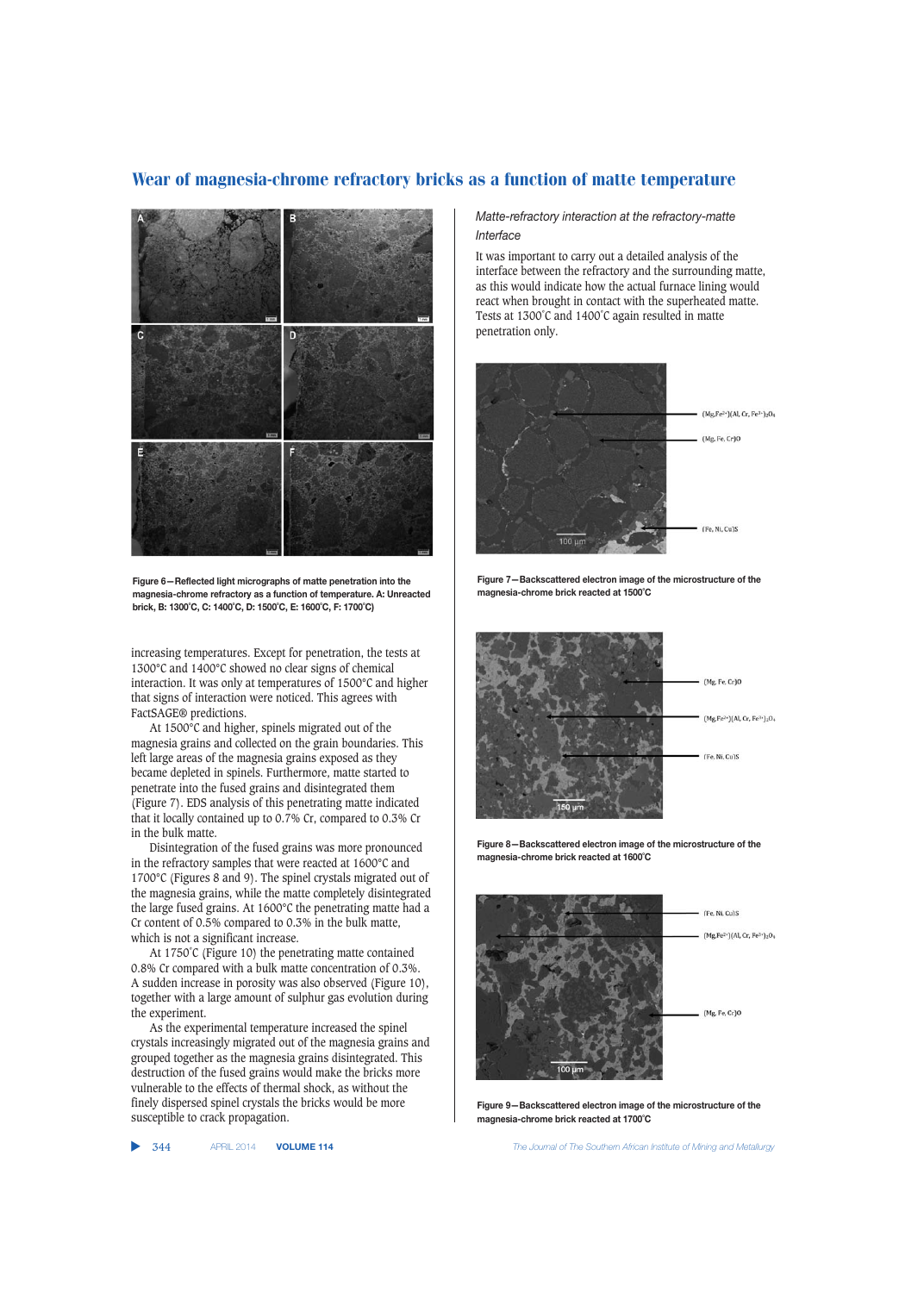

**Figure 10—Backscattered electron image of the microstructure of the magnesia-chrome brick reacted at 1750˚C**



**Figure 11—Backscattered electron image of the matte-refractory interface at 1500˚C**

At temperatures of 1500ºC and higher a magnesium-rich silicate phase could be observed to form a boundary layer at the refractory-matte interface (Figures 11 to 13). This boundary phase could have been established through the predicted formation of MgO that reacted with the silica in either the matte or refractory, as both contained small amounts of silica. On either side of the boundary, FeO crystals started to form, together with spinel crystals. The stoichiometry of these crystals started to change from  $M_3O_4$ to MO. Some large spinel crystals could also be observed at the refractory-matte interface, as well as magnesia grains with finely dispersed exsolved spinel crystals.

At temperatures of 1700°C and 1750°C more FeO crystals started to form at the interface, and the stoichiometry of the magnesium-rich silicate phase was calculated to be  $(Mg,Fe)_2$ SiO<sub>4</sub> (Figures 13 and 14). The extent of spinel segregation out of the magnesia grains close to the interface was also higher at these temperatures. At 1750°C the spinels were completely removed from the fused magnesia grains close to the refractory-matte interface (Figure 14).

#### **Conclusions**

The observed amount of matte penetration into the magnesia-chrome brick samples was substantial. All the refractory samples were completely penetrated by matte. As

The Journal of The Southern African Institute of Mining and Metallurgy **VOLUME 114 VOLUME 114** APRIL 2014 345

the temperature increased the matte also started to penetrate the fused aggregate grains, and disintegrated them. CrS was not observed as a separate phase. It was noticed,

however, that the chromium content of the matte inside the refractory sample was slightly higher than that of the bulk



**Figure 12—Backscattered electron image of the matte-refractory interface at 1600˚C (dark grey phase in the light grey matte is Mg-rich silicate crystals)**







**Figure 14—Backscattered electron image of the matte-refractory interface at 1750˚C**